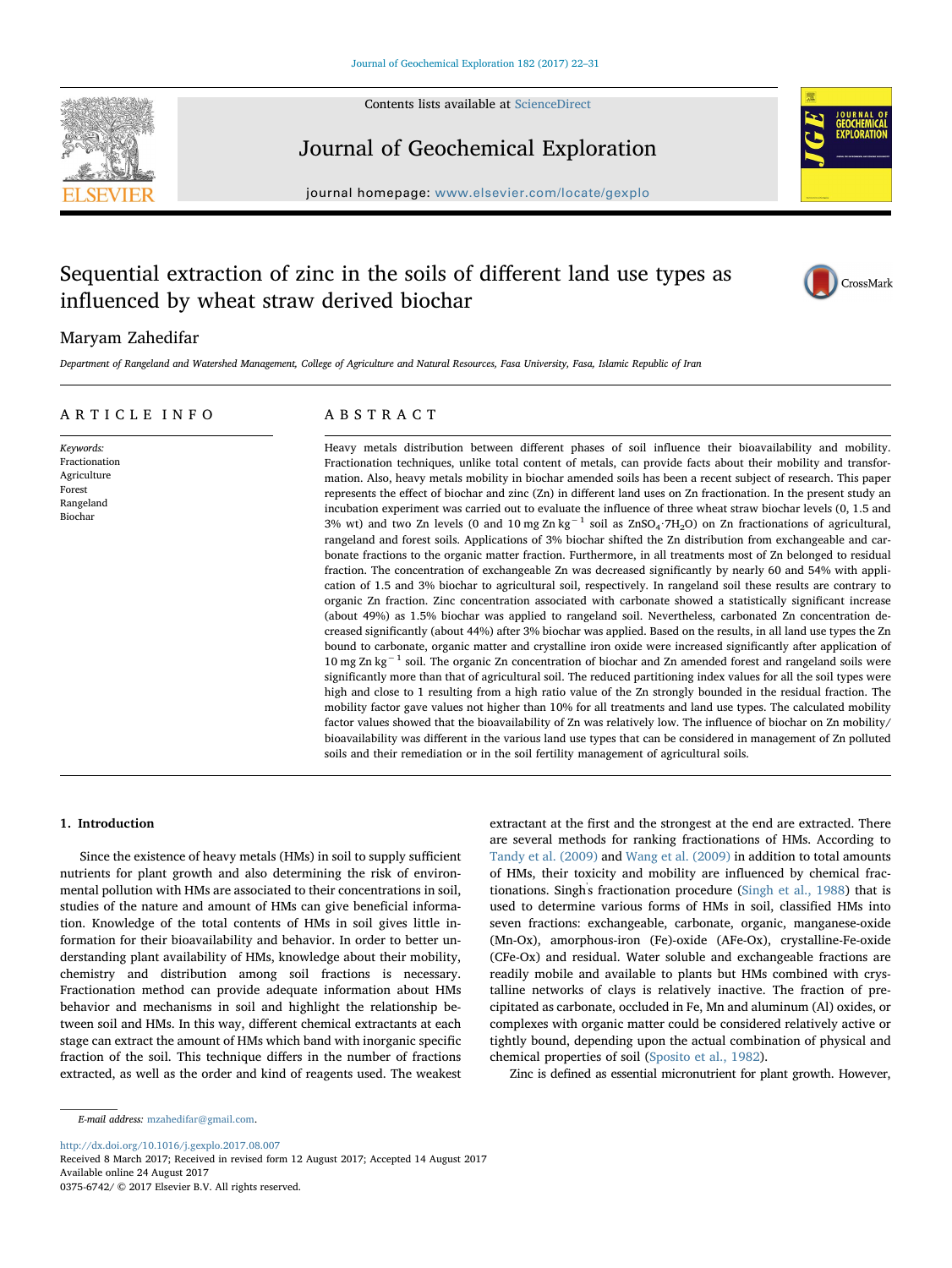Zn deficiency in soils has been recognized as a worldwide problem that is increasing especially in arid and semi-arid regions. Mandal and Mandal (1986) reported that effectiveness of Zn fertilizer is low, even with Zn addition, deficiency does not solve. Soil conditions, plant species, climate conditions and agronomic practices are the significant factors affecting on Zn availability to plants and behavior in soil (Alloway, 1990). Soil pH, organic matter content, clay minerals, cation exchange capacity and sesqui-oxides are the main factors affecting the binding capacity of soils for Zn (Baghernejad et al., 2015, 2016). Zinc availability in soil is increased with decreasing pH values. In acid soils adsorption by clay minerals control the circulation of Zn while in alkaline soils chemi-sorption on sesquioxides and bonds on organic ligands are dominant processes (Kabata-Pendias and Pendias, 1992). Soil Zn is distributed into different forms. Water soluble beside exchangeable, organically bound, manganese oxide bound, amorphous oxide bound, crystalline oxide bound and residual fractions are Zn storages in soils (Mandal and Mandal, 1986).Water soluble and exchangeable forms of Zn are readily available to plants. Zinc in other forms is potentially plant available (organically bound, bound in oxides and sulfides) or residual form is unavailable to plant (Adriano, 2001). Waterlot et al. (2013) showed that Zn associated with the exchangeable, carbonate and Fe-Mn oxides/hydroxides fractions were the main Zn fractions. Ma and Rao (1997) reported that clay content, pH, organic matter and Fe-Mn oxides are the most important soil properties and components influencing the HMs bioavailability.

Increasing organic matter as soil amendment can be effective for HMs bioavailability. Biochar, pyrolysed of different organic substances, has considered in much research recently because of its potential ability and specific properties such as strong alkalinity, large surface area and organic matter content, porous structure and low cost (Dai et al., 2016). Furthermore, biochar as a practical remediation agent is effective sorbents for controlling HMs in the soil although this behavior is controlled by type of biochar and production method. Several previous studies have shown that biochar reduced HMs mobility and bioavailability in soil (Jiang et al., 2012). For instance, Dai et al. (2013) showed that functional oxygen groups and minerals on the biochar surfaces can form the complexes and precipitates with  $\text{Zn}^{+2}$ . Hao et al. (2010) showed that the concentration of HOAC extractable lead (Pb) and Zn were decreased by application of 1, 2 and 5% bone char as soil amendment after 3 months incubation. Their results highlighted the potential of bone char amendments to reduce the bioavailability of Pb and Zn in contaminated soil. By adding amendments HMs mobility in soils are reduced due to form chemical mechanisms such as absorption, complexation, precipitation and co-precipitation (Raicevic et al., 2005). Hodson et al. (2000) reported that the addition of bone char to soil increase soil pH and the formation of Zn phosphate precipitates as a result the concentration of acetic acid (HOAC) extractable Zn was decreased.

Organic substances like biochar can alter the distribution of different metal fractions in soils. As a consequence, on one hand their influences can be considered in remediation and management practices of polluted soil or ecosystems. On the other hand, their influences can be considered in soil fertility management practices and in agricultural/ plant nutrition issues. Since the influence of biochar on the distribution of metal fractions may be different in the soils of different land use types. Therefore, the purpose of this study was to determine chemical fractions of the native or added Zn to agricultural, forest and rangeland soils in response to application of various wheat straw derived biochar levels.

#### 2. Material and methods

#### 2.1. Site description

Area of study (nearly 56,528 ha) is located in Mian Jangal region of Fasa (Fig. 1), Fars province, Iran (28° 55′ 45″ to 29° 13′ 15″ N, 53° 15′ 35″ to 53° 38′ 15″ E). The study area with the mean annual

precipitation and evaporation of about 352 and 3200 mm, respectively and a cold semi-arid mountain climate is located about 90 km far from the Shiraz-Fasa road. The studied soils of different land uses were developed on a relatively similar calcareous alluvium parent materials and Aghajari geological formations. At the studied area fine marl, silty and gypsiferous stones of Razak geological formation located on the Asmari-Jahrom formation. Furthermore, sandstone, siltstone and marl of the Aghajari formation located on the Razac formation and under conglomeratic formation of the Bakhtiari formation (Geological Survey and Mineral Exploration of Iran, 2017). The soils consisted of different land uses including agriculture with agricultural plants of wheat, barley, corn, cotton, and canola; rangeland with rangeland plants of Artemisia L., Thymus L., Peganum harmala L., Astragalus L., Acantholimon L., Ephedra L. and Ferula L. and forest with trees and bushes including Juniperus excelsa M.Bieb., Pistacia khinjuk Stocks, Amygdalus scoparia, Amygdalus lycioides Spach and Amygdalus erioclada Bornm. According to Soil Taxonomy (Soil Survey Staff, 2014), the soils in land use of agriculture and rangeland belong to Inceptisols (Fine-loamy, carbonatic, Fluventic Xerochrepts) and those of forest land use belong to Entisols (Fine-loamy, carbonatic, termic, Typic Xerofluvents).

#### 2.2. Soil sampling, preparation and analysis

In order to provide the uniform samples of each land use type, 10 subsamples of 1 kg weight from 0 to 20 cm depth were collected from the certain points which located on the main diameters of the studied area with the same distance in June 2015. The subsamples were then mixed thoroughly to obtain about 10 kg of composite samples for each land use type. All soil samples were air-dried and sieved to < 2 mm. Some physic- chemical properties were measured with three replications by common standard methods (similar to those used by Arthur et al., 2017; Moosavi et al., 2015 and Zahedifar et al., 2017): sand, silt and clay fractions by hydrometer method (Gee and Bauder, 1986) and textural class by soil texture triangle (NRCSS, USDA); bulk density by core method; pH of saturated paste by glass electrode pH-meter (EDT RE 357, Microprocessor pH-meter, Series 3, UK); electrical conductivity (EC) of saturated extract by EC-meter (METROHM 644, Conductometer, Swiss); OM content by wet oxidation method (Nelson and Sommers, 1996); cation exchange capacity, CEC by displacement cations with ammonium acetate (Sumner and Miller, 1996); calcium carbonate equivalent, CCE by titration with hydrochloric acid (Loppert and Suarez, 1996); Available, diethylene-triamine-pentacetic acid (DTPA) extractable zinc (Zn), iron (Fe), copper (Cu) and manganese (Mn) fractions were extracted using DTPA buffered at pH 7.3 (Lindsay and Norvell, 1978) and their concentrations were determined using atomic absorption spectrophotometer (WA 670 G, Shimadzu, Japan); the sodium bicarbonate extractable phosphorus (P) by Olsen et al. (1954) method and total nitrogen (N) concentration by Bremner (1996) methods. Aforementioned properties of the studied soils were summarized in Table 1.

#### 2.3. Biochar production and characterization

Dried wheat straw was used as biochar which provide in a poor oxygen conditions (pyrolysis process). After air drying at 35 °C for about 48 h and grinding into small parts, packed into aluminum bags of about  $20 \times 10 \times 10$  cm (2 L volume) and pyrolysed in an electrical furnace at poor oxygen conditions. Pyrolysis temperature was continuously increased to the maximum of 400 °C with a rate of 5 °C min−<sup>1</sup> . Heating at this temperature for 4 h lasted. Then prepared biochar was cooled at room temperature. Finally biochar was mixed carefully, ground and sieved to pass through 2 mm sieve and some properties were measured using the common standard methods. The EC (dS m−<sup>1</sup> ), pH (in suspension of 1:10 biochar:water ratio), nitrogen (%), phosphorus (%), Fe, Mn, Zn and Cu (mg kg−<sup>1</sup> biochar) values were 14.13, 7.65, 0.66, 129, 372, 51, 9, and 5, respectively.